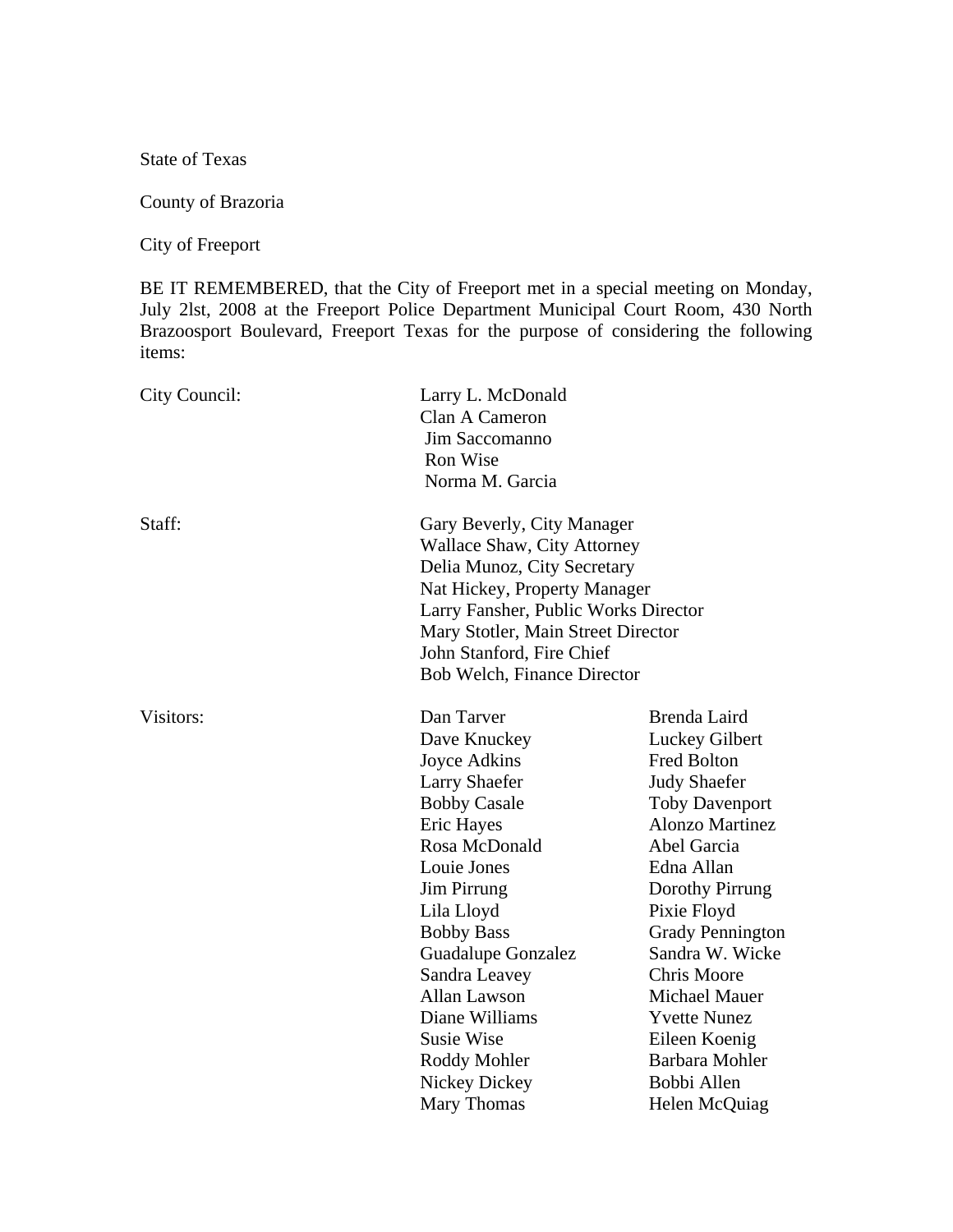Johnny McQuiag Chris Moore Patrick Gore Jerry Meeks Teresa Cornelison

# Call to Order.

The meeting was called to order by Mayor McDonald at 6:00 p.m.

### Invocation.

Craig Taylor from Family Life Church offered the invocation.

## Pledge of Allegiance.

Mayor McDonald led the Pledge of Allegiance.

Consideration of the approval of the July 14th, 2008 Council Minutes.

On a motion by Councilman Cameron, seconded by Councilman Saccomanno, with all present voting "aye", Council unanimously approved the July l4th, 2008 Council Meeting.

### Attending Citizens and Their Business.

Nickey Dickey wants to bring a business to Freeport because of the vision, but things have slowed down. She asked Mayor McDonald for instructions on the Marina. Mayor McDonald said that everything would get done and that it was coming from him and she could bank on it.

Fred Bolton of 124 Brazos Landing Court came to Freeport in 1990 when it was a blighted City. He can live anywhere but he chose Freeport because of the progress and efforts that has been made. This new group of commission has not shown any productivity. He is holding the Council accountable. He reminded us that Kemah and Seabrook at one time were blighted cities, but look at them now. He can vision the same for Freeport.

Chris Moore of 1867 Acacia Circle said that last week Mr. Wright Gore, III representing the Western Seafood challenged Mr. John Smith, III integrability. He wanted to go on record that Mr. Smith is a genuine, authentic person and he has not and would not mislead the people in the City.

Abel Garcia of 1751 West  $9<sup>th</sup>$ , has a heavy heart. He brought a group of people from Tennessee on a bus with no air condition and did a make over on Mary Galvan house. He thanked Public Works Director, Larry Fansher and Mr. Gary Beverly for their help. He wished that Council Members would stop calling other people incompetent. Mayor McDonald agreed.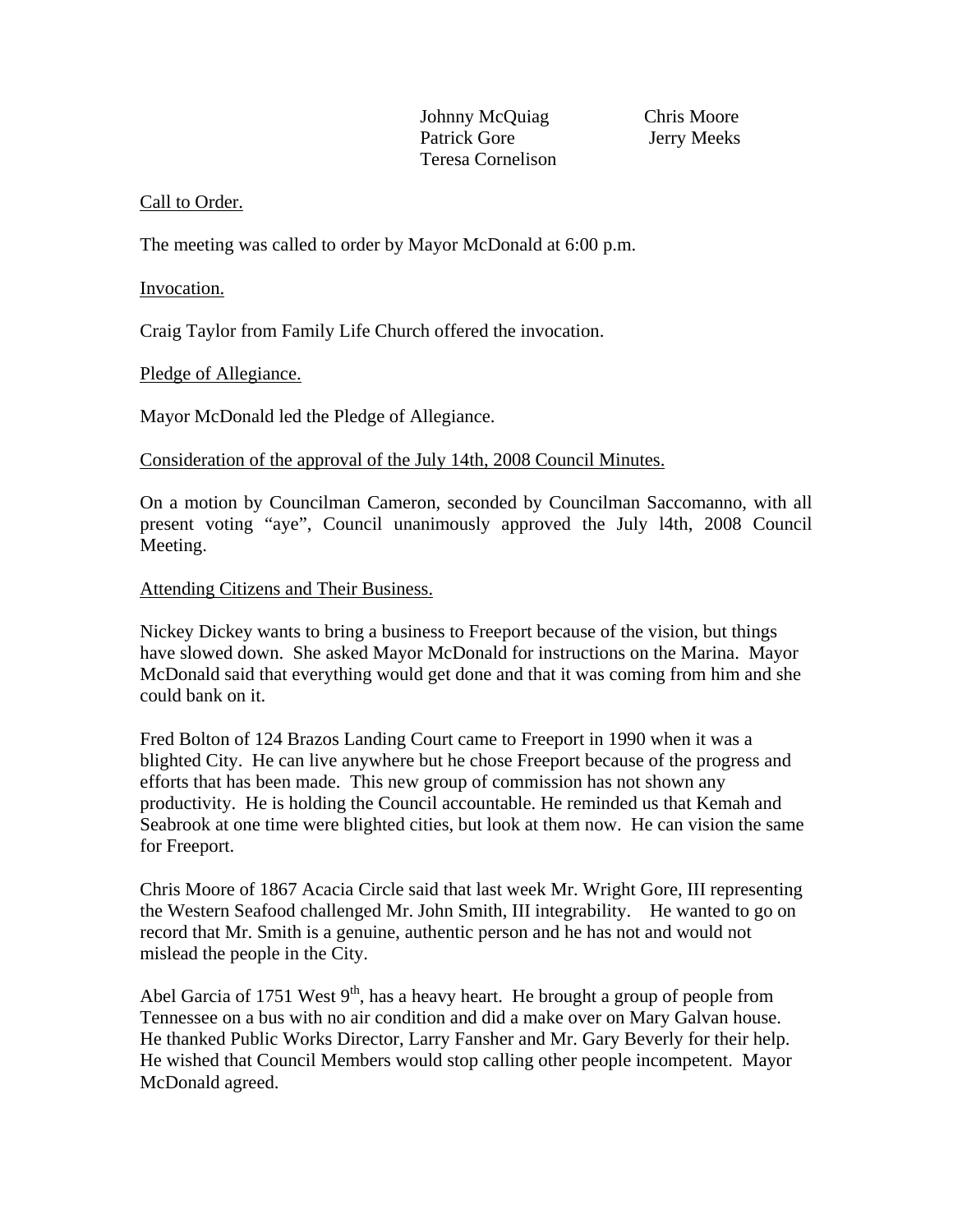Consideration of the approval of a request from Habitat for Humanity of Southern Brazoria County to waiver the fees for the building permits for 11 North Ave. B, Freeport, Texas.

On a motion by Councilman Saccomanno, seconded by Councilwoman Garcia, with all present voting "aye", Council approved Mary Ellen Thomas, Director of Habitat for Humanity of Southern Brazoria County request to waive the fees for the building permits for 11 North Ave. B., Freeport, Texas.

Consideration of the approval of approving the bids and awarding the contract for the sale of Block 638 , Lots 2, 3, 4, 5, 6, 7, 8, W/2-9, 10, 11, Velasco Townsite, Brazoria County.

On a motion by Councilman Cameron, seconded by Councilman Saccomanno, with all present voting "aye", Council unanimously approved the bids and awarded the contract for the sale of Block 638, Lots 2, 3, 4, 5, 6, 7, 8, W/2-9, 10, 11, Velasco Townsite, Brazoria County.

Consideration of the approval of Resolution No. 2008-2171 granting William T. Howard and Candy Howard a license granting to them the exclusive use of a portion of the Right of Way for Dolphin Drive adjacent to Lot 93, Bridge Harbor Subdivision.

On a motion by Councilman Cameron, seconded by Councilman Wise, with all present voting "aye", Council unanimously approved Resolution 2008-2171 granting William T. Howard and Candy Howard a license granting to them the exclusive use of a portion of the Right of Way for Dolphin Drive adjacent to 93, Bridge Harbor Subdivision.

Consideration of the approval of Resolution No. 2008-2172 appointing Alonzo Martinez and Eric Hayes for a full term to the Planning Commission of said City.

On a motion by Councilman Wise, seconded by Councilman Cameron, with all present voting 3 to 2, Council approved Resolution No. 2008-2172 appointing Alonzo Martinez and Eric Hayes for a full term to the Planning Commission Board of said City. Councilman Saccomanno and Councilwoman Garcia opposed.

Consideration of the approval of Resolution No. 2008-2173 appointing Raul Ramirez, Roberto Caceres and Reuben Cuellar to the Planning Commission of said City for the remainder of the unexpired term of office.

On a motion by Councilman Wise, seconded by Councilman Cameron, with all present voting 3 to 2, Council approved Resolution No. 2008-2173 appointing Raul Ramirez, Roberto Caceres and Reuben Cuellar to the Planning Commission Board of said City for the remainder of the unexpired term of office. Councilman Saccomanno and Councilwoman Garcia opposed.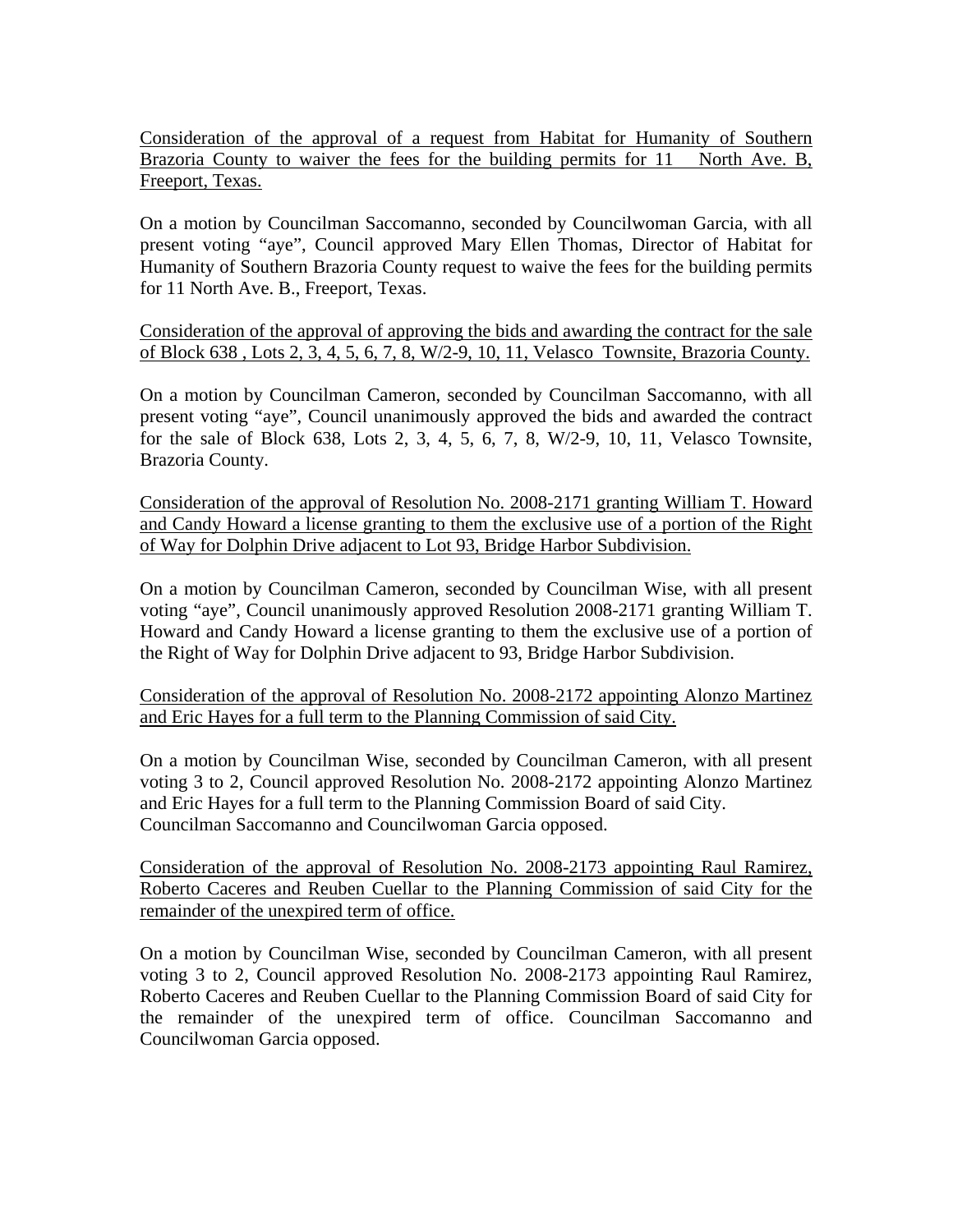Consideration of the approval of Resolution No. 2008-2174 reappointing Rita Angel-Cundieff , Laverne Siemers and James Walker for a full term to the Library Board.

On a motion by Councilman Cameron, seconded by Councilman Saccomanno, with al present voting "aye", Council unanimously approved Resolution No. 2008-2174 Rita Angel-Cundieff, Laverne Siemers and James Walker for a full term to the Library Board.

Consideration of the approval of Resolution No. 2008-2175 reappointing Hallard Fields for a full term to the Board of Adjustment board of said City.

On a motion by Councilman Cameron, seconded by Councilwoman Garcia, with all present voting "aye", Council unanimously approved Resolution No. 2008-2175 reappointing Hallard Fields for a full term to the Board of Adjustment Board of said City.

Consideration of the approval of Resolution No. 2008-2176 appointing Guadalupe Gonzalez and John F. Shults, Jr. for a full term to the Urban Renewal Board of said City.

On a motion by Councilman Cameron, seconded by Councilman Saccomanno, with all present voting "aye", Council unanimously approved Resolution No. 2008-2176 appointing Guadalupe Gonzalez and John F. Shults, Jr. for a full term to the Urban Renewal Board of said City.

Consideration of the approval of Resolution No. 2008-2177 reappointing Jo Ann Fields, Mingo Marquez, Jr. and Rosemary Bravo for a full term to the Beautification/Parks and Recreation Committee of said City.

On a motion by Councilman Cameron, seconded by Councilman Saccomanno, with all present voting "aye", Council unanimously approved Resolution No. 2008-2177 reappointing Jo Ann Fields, Mingo Marquez, Jr. and Rosemary Bravo for a full term to the Beautification/Parks and Recreation Committee of said City.

Consideration of the approval of Resolution No. 2008-2178 appointing Dan Tarver, Clan A. Cameron, and Oliver "Johnny" McQuaig for a full term to the Economic Development Corporation Board of said City.

On a motion by Councilman Cameron, seconded by Councilman Wise, with all present voting 3 to 2, Council approved Resolution No. 2008-2178 appointing Dan Tarver, Clan A. Cameron, and Oliver "Johnny" McQuaig for a full term to the Economic Development Corporation Board of said City. Councilman Saccomanno and Councilwoman Garcia opposed.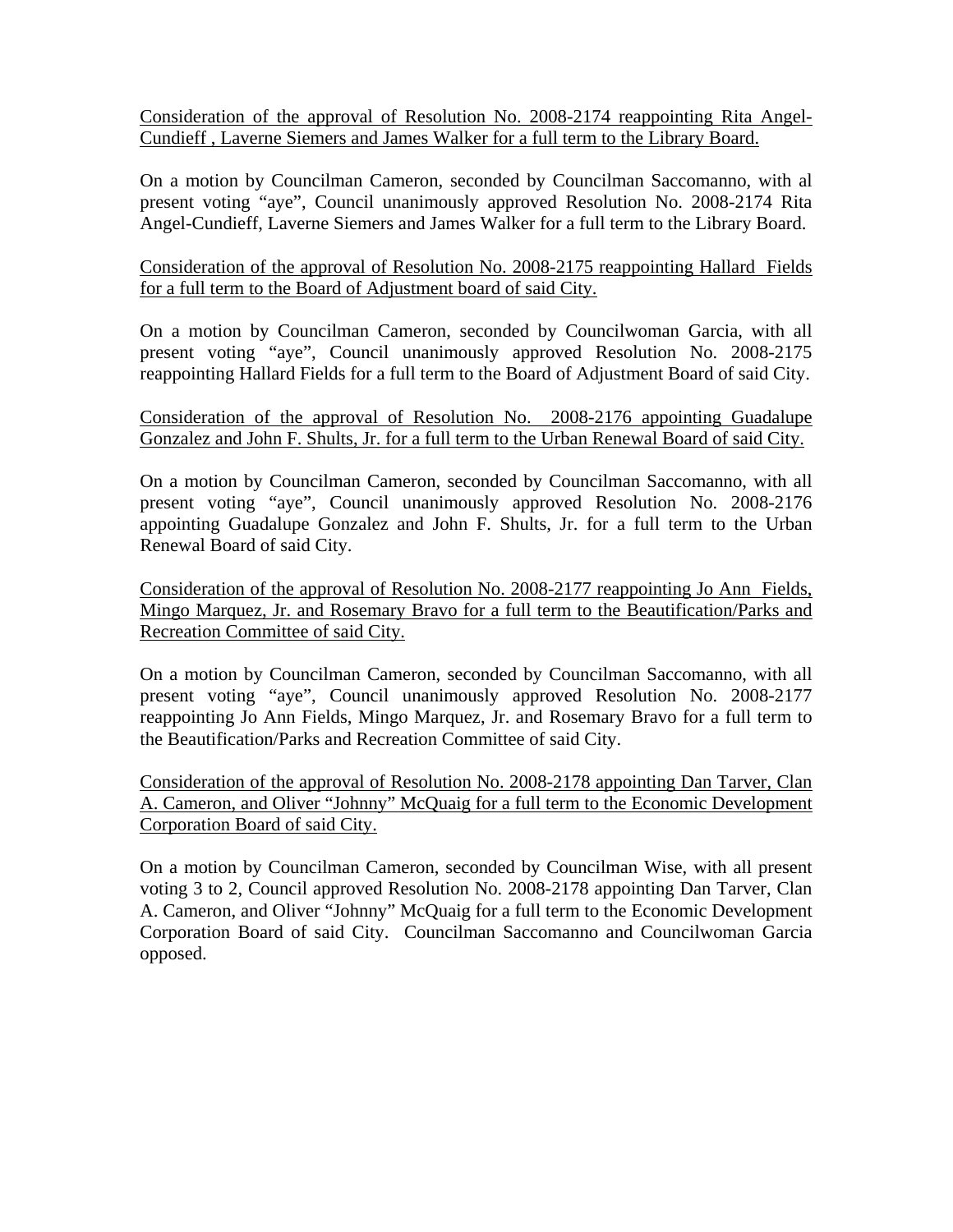Consideration of the approval of Resolution No. 2008-2179 appointing Gilbert Cuellar, Bobby Joe Casale, Lila Diehl and William W. Rains for the remainder of the unexpired term of the Economic Development Corporation board of said City.

On a motion by Councilman Cameron, seconded by Councilman Wise, with all present voting 3 to 2, Council approved Resolution No. 2008-2179 appointing Gilbert Cuellar, Bobby Joe Casale, Lila Diehl and William W. Rains for the remainder of the unexpired term of the Economic Development Corporation board of said City. Councilman Saccomanno and Councilwoman Garcia opposed.

Consideration of the approval of Resolution No. 2008-2180 reappointing Carol Rangel , Dorothy Pirrung and Mary K. Talbert for a full term to the Senior Citizens Commission board of said City.

On a motion by Councilman Saccomanno, seconded by Councilwoman Garcia, with all present voting "aye", Council unanimously approve Resolution No. 2008-2180 reappointing Carol Rangel , Dorothy Pirrung and Mary K. Talbert for a full term to the Senior Citizens Commission Board of said City.

Consideration of the approval of a request from Main Street to hold the  $4<sup>th</sup>$  annual Summertime Blues Festival starting on August 29 through August 31, 2008 in downtown Freeport with live music, fireworks and entertainment and a triathlon from RiverPlace to Bryan Beach and the closure of streets.

On a motion by Councilman Cameron, seconded by Councilman Saccomanno, with all present voting "aye", Council unanimously approved Mary Stotler's request to hold the  $4<sup>th</sup>$  annual Summertime Blues Festival starting on August 29 through August 31, 2008 in downtown Freeport with live music, fireworks and entertainment and a triathlon from RiverPlace to Bryan Beach and the closure of streets.

### Elected Official Report

Councilman Saccomanno reported that the Senior Citizens Committee met today at the Velasco Community House and had approximately 70 people attend the meeting. They have special program coming and anybody 55 years of age can join the Senior Citizen Commission.

Mayor McDonald, Chief Pynes, Capt. Flores and Lt. Lawson attended a Dow dinner where they awarded the Freeport Police Department with a grant of \$14,000. Texas Dow Employees Credit Union gave money to the Boys and Girls Club for toys and computers.

Mayor McDonald closed the formal session and opened the work session at 6:42 p.m.